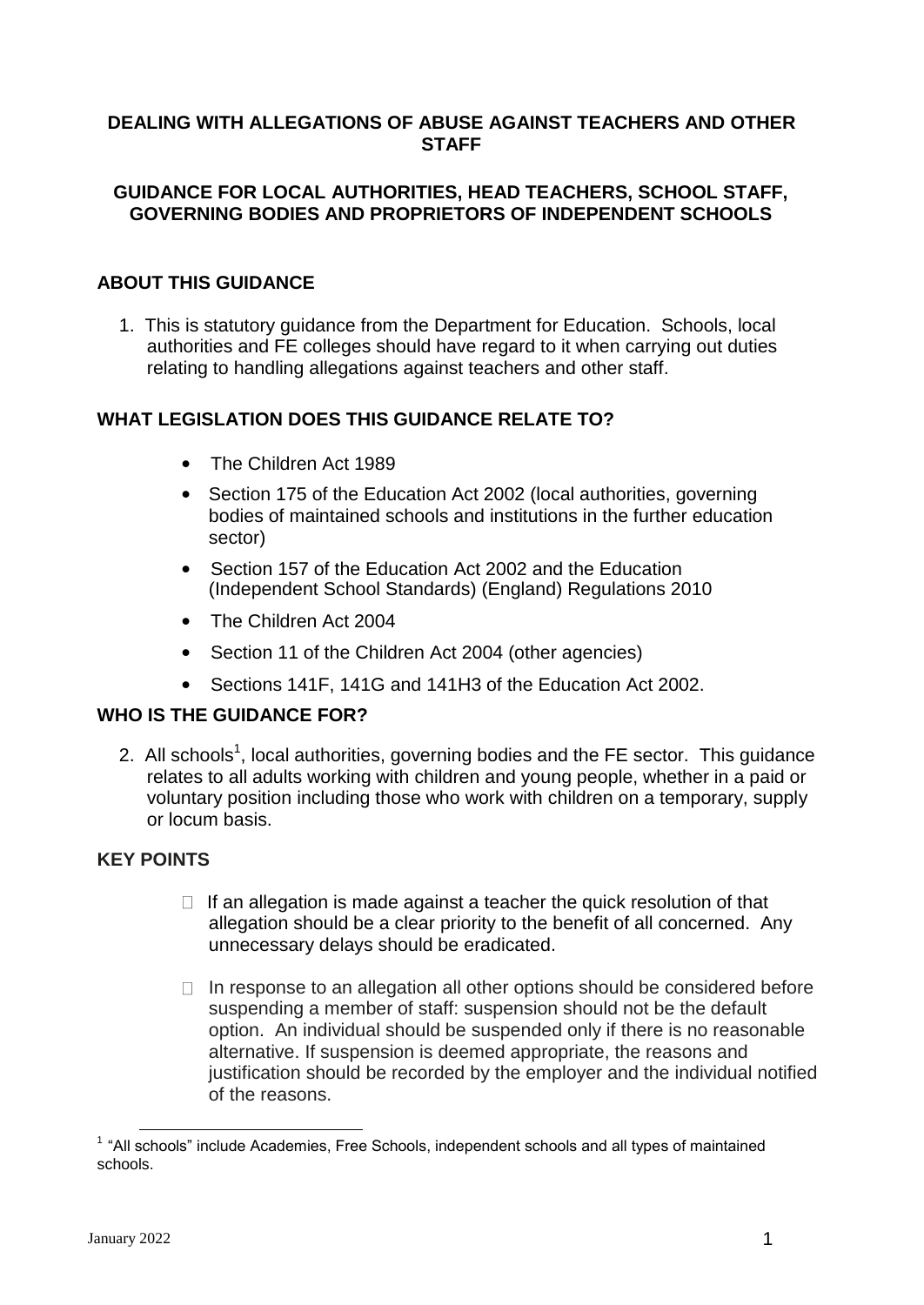- $\Box$  Allegations that are found to be malicious should be removed from personnel records; and any that are unsubstantiated, are unfounded or malicious should not be referred to in employer references.
- $\Box$  Pupils that are found to have made malicious allegations are likely to have breached school behaviour policies. The school or college should therefore consider whether to apply an appropriate sanction, which could include temporary or permanent exclusion (as well as referral to the police if there are grounds for believing a criminal offence may have been committed).
- $\Box$  All schools and FE colleges should have procedures for dealing with allegations. The procedures should make it clear that **all allegations should be reported immediately**, normally to the head teacher, principal or proprietor if it is an independent school. The procedures should also identify the person, often the chair of governors, to whom reports should be made in the absence of the head teacher or principal; or in cases where the head teacher or principal themselves is the subject of the allegation or concern. Procedures should also include contact details for the local authority designated officer (LADO) responsible for providing advice and monitoring cases.

## **DUTIES AS AN EMPLOYER AND EMPLOYEE**

- 3. Employers have a duty of care to their employees. They should ensure they provide effective support for anyone facing an allegation and provide the employee with a named contact if they are suspended.
- 4. This guidance is about managing cases of allegations that might indicate a person would pose a risk of harm if they continue to work in regular or close contact with children in their present position, or in any capacity. It should be used in respect of all cases in which it is alleged that a teacher or member of staff (including volunteers) in a school or FE college that provides education for children under 18 years of age has:
	- a. behaved in a way that has harmed a child, or may have harmed a child;
	- b. possibly committed a criminal offence against or related to a child; or
	- c. behaved towards a child or children in a way that indicates he or she would pose a risk of harm if they work regularly or closely with children.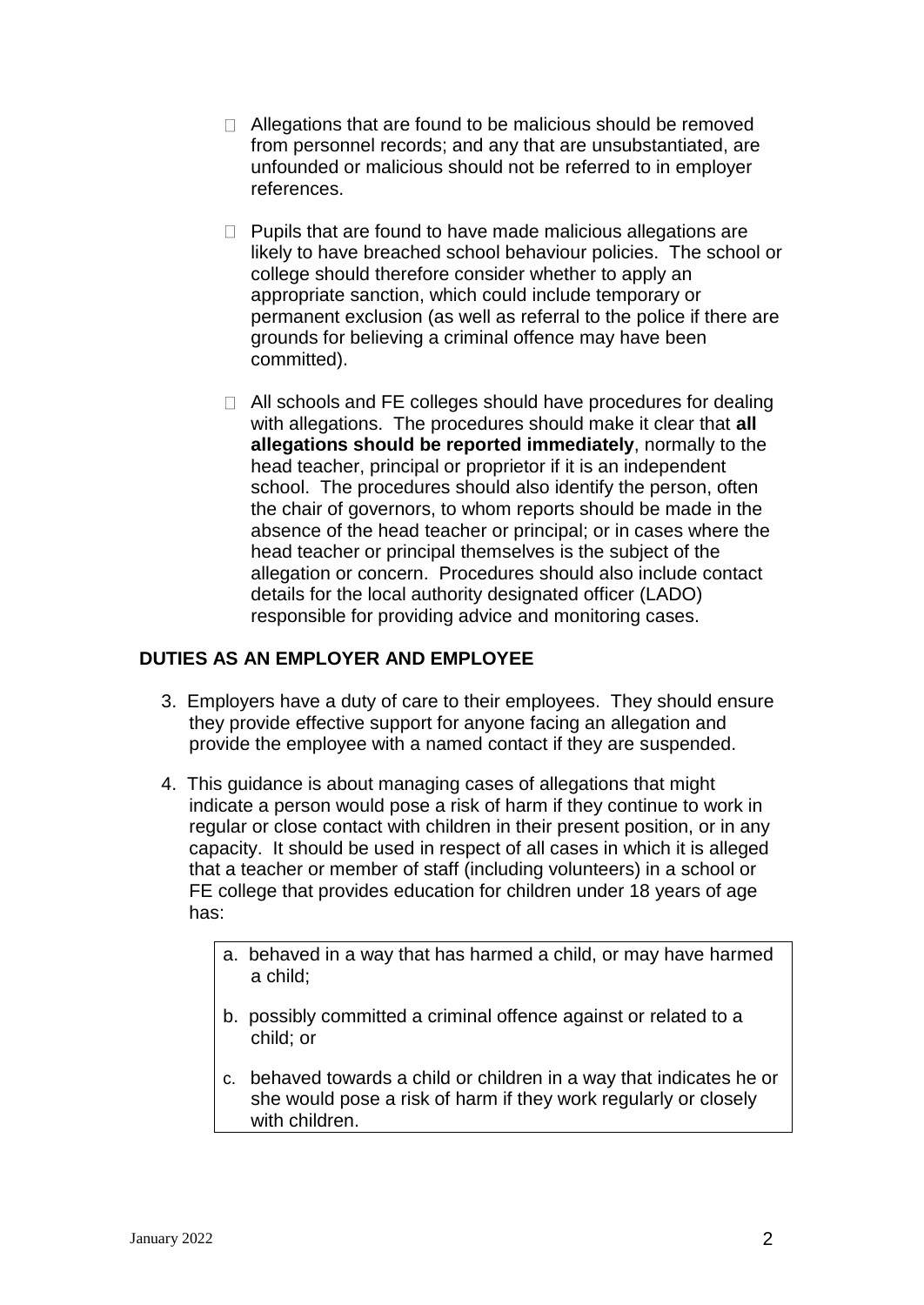5. It is essential that any allegation of abuse made against a teacher or other member of staff or volunteer in a school or FE college is dealt with very quickly, in a fair and consistent way that provides effective protection for the child and at the same time supports the person who is the subject of the allegation.

# **INITIAL CONSIDERATIONS**

- 6. The procedures for dealing with allegations need to be applied with common sense and judgement. Many cases may well either not meet the criteria set out above, or may do so without warranting consideration of either a police investigation or enquiries by local authority children's social care services. In these cases, local arrangements should be followed to resolve cases without delay.
- 7. Some rare allegations will be so serious they require immediate intervention by children's social care services and/or police. The LADO should be informed of all allegations that come to a school or FE college's attention and appear to meet the criteria so they can consult police and children's social care services as appropriate.
- 8. The following definitions should be used when determining the outcome of allegation investigations:
	- a. *Substantiated:* there is sufficient identifiable evidence to prove the allegation;
	- b. *False***:** there is sufficient evidence to disprove the allegation;
	- c. *Malicious:* there is clear evidence to prove there has been a deliberate act to deceive and the allegation is entirely false;

d. *Unfounded:* there is no evidence or proper basis which supports the allegation being made. It might also indicate that the person making the allegation misinterpreted the incident or was mistaken about what they saw. Alternatively they may not have been aware of all the circumstances;

e *Unsubstantiated*: this is not the same as a false allegation. It means that there is insufficient evidence to prove or disprove the allegation. The term, therefore, does not imply guilt or innocence.

9. In the first instance, the head teacher or principal, or chair of governors, chair of the management committee or proprietor of an independent school (the 'case manager') should immediately discuss the allegation with the LADO. The purpose of an initial discussion is for the LADO and the case manager to consider the nature, content and context of the allegation and agree a course of action. The LADO may ask the case manager to provide or obtain relevant additional information, such as previous history, whether the child or their family have made similar allegations and the individual's current contact with children. There may be situations when the case manager will want to involve the police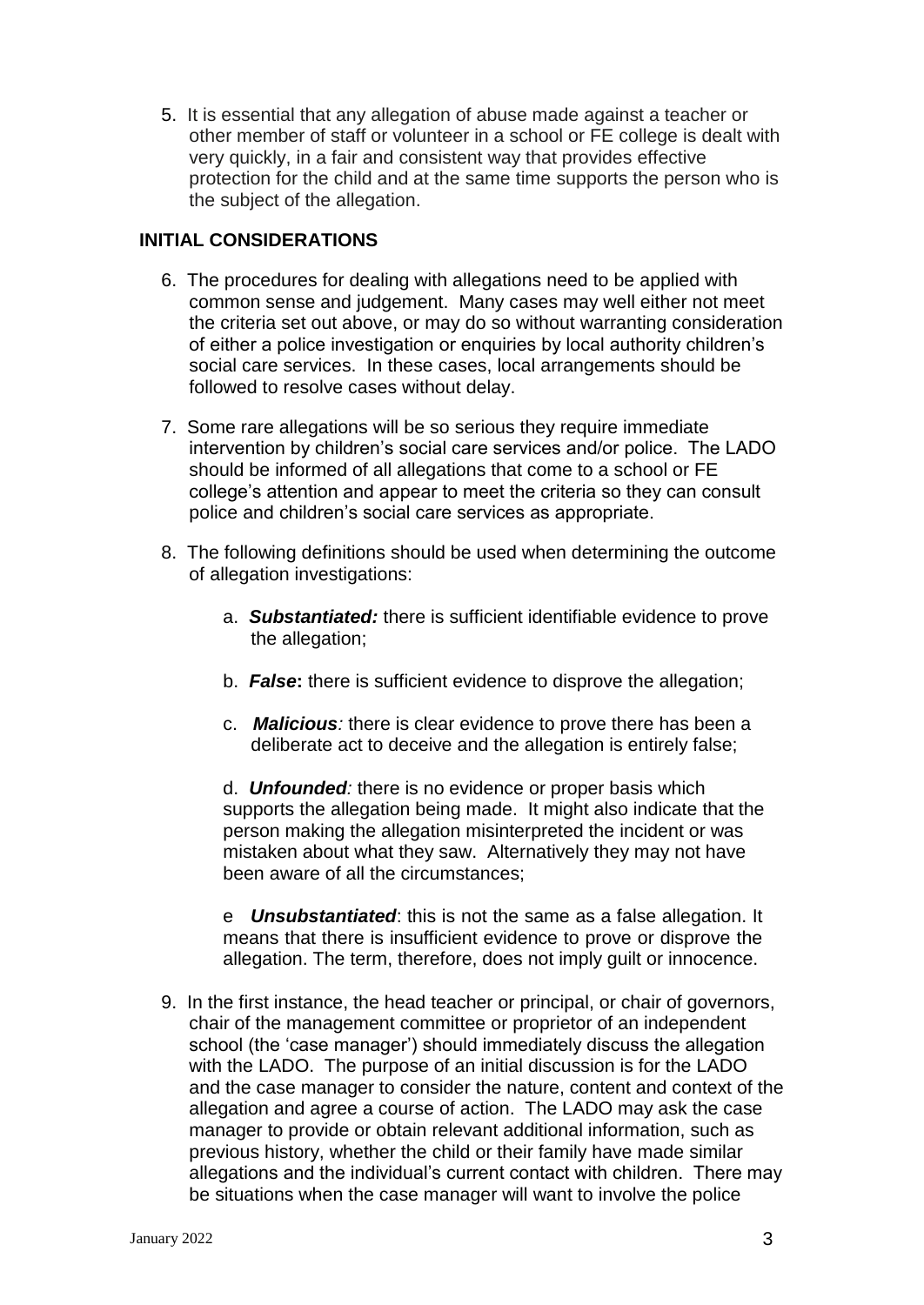immediately, for example if the person is deemed to be an immediate risk to children or there is evidence of a criminal offence. Where there is no such evidence, the case manager should discuss the allegations with the LADO in order to help determine whether police involvement is necessary.

- 10.The initial sharing of information and evaluation may lead to a decision that no further action is to be taken in regard to the individual facing the allegation or concern; in which case this decision and a justification for it should be recorded by both the case manager and the LADO, and agreement reached on what information should be put in writing to the individual concerned and by whom. The case manager should then consider with the LADO what action should follow both in respect of the individual and those who made the initial allegation.
- 11.The case manager should inform the accused person about the allegation as soon as possible after consulting the LADO. It is extremely important that the case manager provides them with as much information as possible at that time. However, where a strategy discussion is needed, or police or children's social care services need to be involved, the case manager should not do that until those agencies have been consulted, and have agreed what information can be disclosed to the accused. Employers must consider carefully whether the circumstances of a case warrant a person being suspended from contact with children at the school or whether alternative arrangements can be put in place until the allegation or concern is resolved. All options to avoid suspension should be considered prior to taking that step. (Please see further information on suspension below).
- 12.If the allegation is not demonstrably false or unfounded, and there is cause to suspect a child is suffering or is likely to suffer significant harm, a strategy discussion should be convened in accordance with *Working Together to Safeguard Children*. If the allegation is about physical contact, the strategy discussion or initial evaluation with the police should take into account that teachers and other school and FE college staff are entitled to use reasonable force to control or restrain pupils in certain circumstances, including dealing with disruptive behaviour.
- 13.Where it is clear that an investigation by the police or children's social care services is unnecessary, or the strategy discussion or initial evaluation decides that is the case, the LADO should discuss the next steps with the case manager. In those circumstances, the options open to the school or FE college depend on the nature and circumstances of the allegation and the evidence and information available. This will range from taking no further action to dismissal or a decision not to use the person's services in future. Suspension should not be the default position: an individual should be suspended only if there is no reasonable alternative.
- 14.In some cases, further enquiries will be needed to enable a decision about how to proceed. If so, the LADO should discuss with the case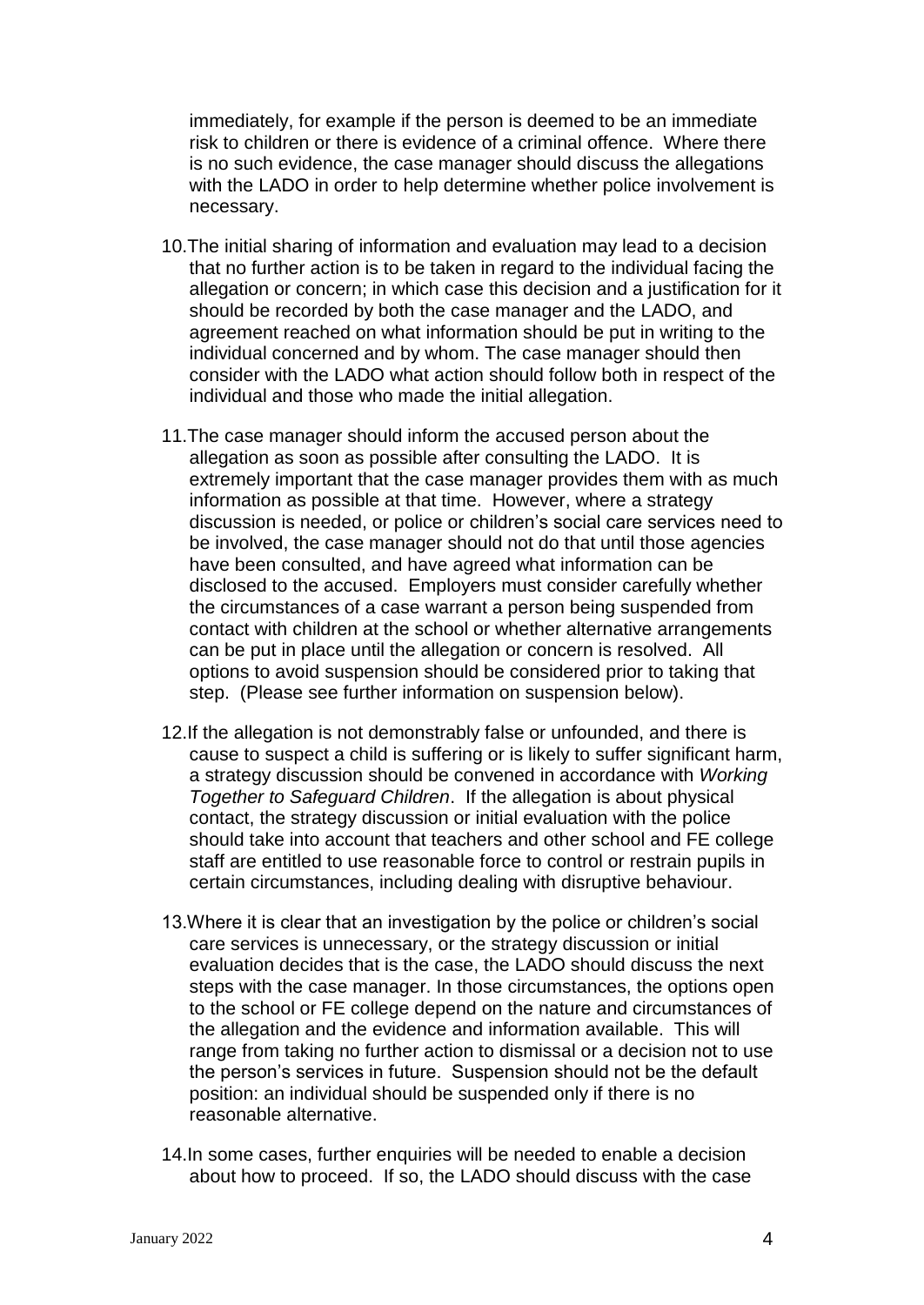manager how and by whom the investigation will be undertaken. In straightforward cases, the investigation should normally be undertaken by a senior member of the school or FE college's staff.

15.However, in other circumstances, such as lack of appropriate resource within the school or FE college, or the nature or complexity of the allegation will require an independent investigator. Many local authorities already provide for an independent investigation of allegations, often as part of the personnel services that schools and FE colleges can buy in from the authority. It is important that local authorities ensure that schools and FE colleges have access to an affordable facility for independent investigation where that is appropriate.

## **SUPPORTING THOSE INVOLVED**

- 16.Employers have a duty of care to their employees. They should act to manage and minimise the stress inherent in the allegations process. Support for the individual is key to fulfilling this duty. Individuals should be informed of concerns or allegations as soon as possible and given an explanation of the likely course of action, unless there is an objection by the children's social care services or the police. The individual should be advised to contact their trade union representative, if they have one, or a colleague for support. They should also be given access to welfare counselling or medical advice where this is provided by the employer.
- 17.The case manager should appoint a named representative to keep the person who is the subject of the allegation informed of the progress of the case and consider what other support is appropriate for the individual. For staff in maintained schools, that may include support via the local authority occupational health or employee welfare arrangements. Particular care needs to be taken when employees are suspended to ensure that they are kept informed of both the progress of their case and current work-related issues. Social contact with colleagues and friends should not be prevented unless there is evidence to suggest that such contact is likely to be prejudicial to the gathering and presentation of evidence.
- 18.Parents or carers of a child or children involved should be told about the allegation as soon as possible if they do not already know of it. However, where a strategy discussion is required, or police or children's social care services need to be involved, the case manager should not do so until those agencies have been consulted and have agreed what information can be disclosed to the parents or carers. Parent or carers should also be kept informed about the progress of the case, and told the outcome where there is not a criminal prosecution, including the outcome of any disciplinary process. The deliberations of a disciplinary hearing, and the information taken into account in reaching a decision, cannot normally be disclosed, but the parents or carers of the child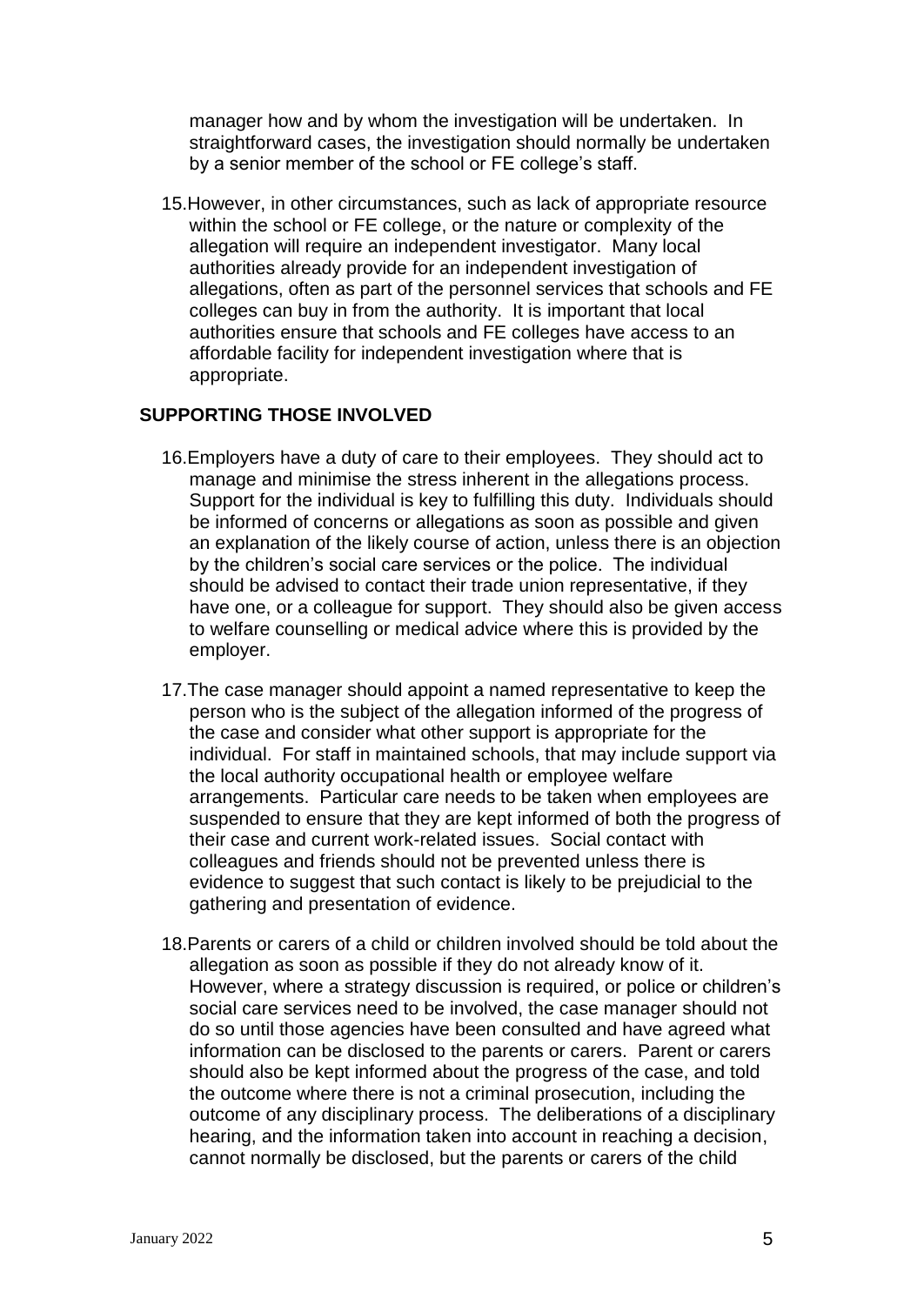should be told the outcome in confidence. $^2$  Parents and carers should also be made aware of the prohibition on reporting or publishing allegations about teachers in section 141F of the Education Act 2002 (see below). If parents or carers wish to apply to the court to have reporting restrictions removed, they should be told to seek legal advice.

19.In cases where a child may have suffered significant harm, or there may be a criminal prosecution, children's social care services, or the police as appropriate, should consider what support the child or children involved may need.

## **CONFIDENTIALITY**

- 20.It is extremely important that when an allegation is made, the school or FE college makes every effort to maintain confidentiality and guard against unwanted publicity while an allegation is being investigated or considered. The Education Act 2011 introduced reporting restrictions preventing the publication of any material that may lead to the identification of a teacher who has been accused by, or on behalf of, a pupil from the same school (where that identification would identify the teacher as the subject of the allegation). The reporting restrictions apply until the point that the accused person is charged with an offence, or until the Secretary of State or the General Teaching Council for Wales publishes information about an investigation or decision in a disciplinary case arising from the allegation. The reporting restrictions also cease to apply if the individual to whom the restrictions apply effectively waives their right to anonymity by going public themselves or by giving their written consent for another to do so or if a judge lifts restrictions in response to a request to do so. The provisions commence on 1 October 2012.
- 21.The legislation imposing restrictions makes clear that "publication" of material that may lead to the identification of the teacher who is the subject of the allegation is prohibited. "Publication" includes "any speech, writing, relevant programme or other communication in whatever form, which is addressed to the public at large or any section of the public". This means that a parent who, for example, published details of the allegation on a social networking site would be in breach of the reporting restrictions (if what was published could lead to the identification of the teacher by members of the public).
- 22.In accordance with the Association of Chief Police Officers' (ACPO) guidance the police will not normally provide any information to the press or media that might identify an individual who is under investigation, unless and until the person is charged with a criminal offence. (In exceptional cases where the police would like to depart from that rule, e.g. an appeal to trace a suspect, they must apply to a magistrates' court to request that reporting restrictions be lifted).

 $2$  In deciding what information to disclose, careful consideration should be given to the provisions of the Data Protection Act 1998, the law of confidence and, where relevant, the Human Rights Act 1998.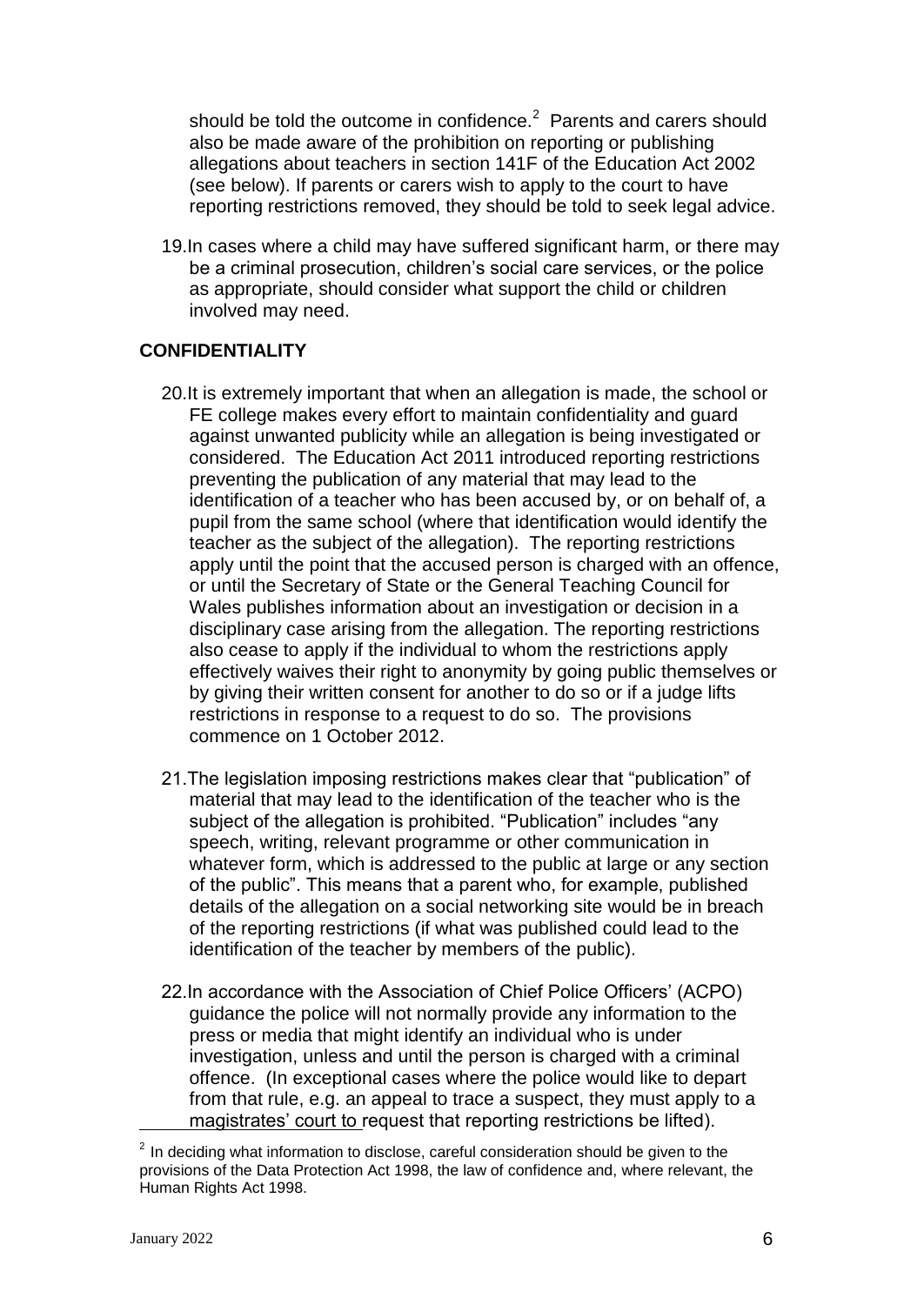- 23.The case manager should take advice from the LADO, police and children's social care services to agree the following:
	- who needs to know and, importantly, exactly what information can be shared;
	- how to manage speculation, leaks and gossip;
	- what, if any information can be reasonably given to the wider community to reduce speculation; and
	- how to manage press interest if and when it should arise.

#### **RESIGNATIONS AND 'COMPROMISE AGREEMENTS'**

- 24.If the accused person resigns, or ceases to provide their services, this should not prevent an allegation being followed up in accordance with this guidance. It is important that every effort is made to reach a conclusion in all cases of allegations bearing on the safety or welfare of children, including any in which the person concerned refuses to cooperate with the process. Wherever possible the accused should be given a full opportunity to answer the allegation and make representations about it. But the process of recording the allegation and any supporting evidence, and reaching a judgement about whether it can be substantiated on the basis of all the information available, should continue even if that cannot be done or the accused does not cooperate. It may be difficult to reach a conclusion in those circumstances, and it may not be possible to apply any disciplinary sanctions if a person's period of notice expires before the process is complete, but it is important to reach and record a conclusion wherever possible.
- 25.So-called 'compromise agreements', by which a person agrees to resign if the employer agrees not to pursue disciplinary action, and both parties agree a form of words to be used in any future reference, should not be used in these cases. Such an agreement will not prevent a thorough police investigation where that is appropriate. Nor can it override the statutory duty to make a referral to the Independent Safeguarding Authority (ISA) (Disclosure and Barring Service (DBS) from December 2012) where circumstances require that.

## **RECORD KEEPING**

- 26.Details of allegations that are found to have been malicious should be removed from personnel records. However, for all other allegations, it is important that a clear and comprehensive summary of the allegation, details of how the allegation was followed up and resolved, and a note of any action taken and decisions reached, is kept on the confidential personnel file of the accused, and a copy provided to the person concerned.
- 27.The purpose of the record is to enable accurate information to be given in response to any future request for a reference, where appropriate. It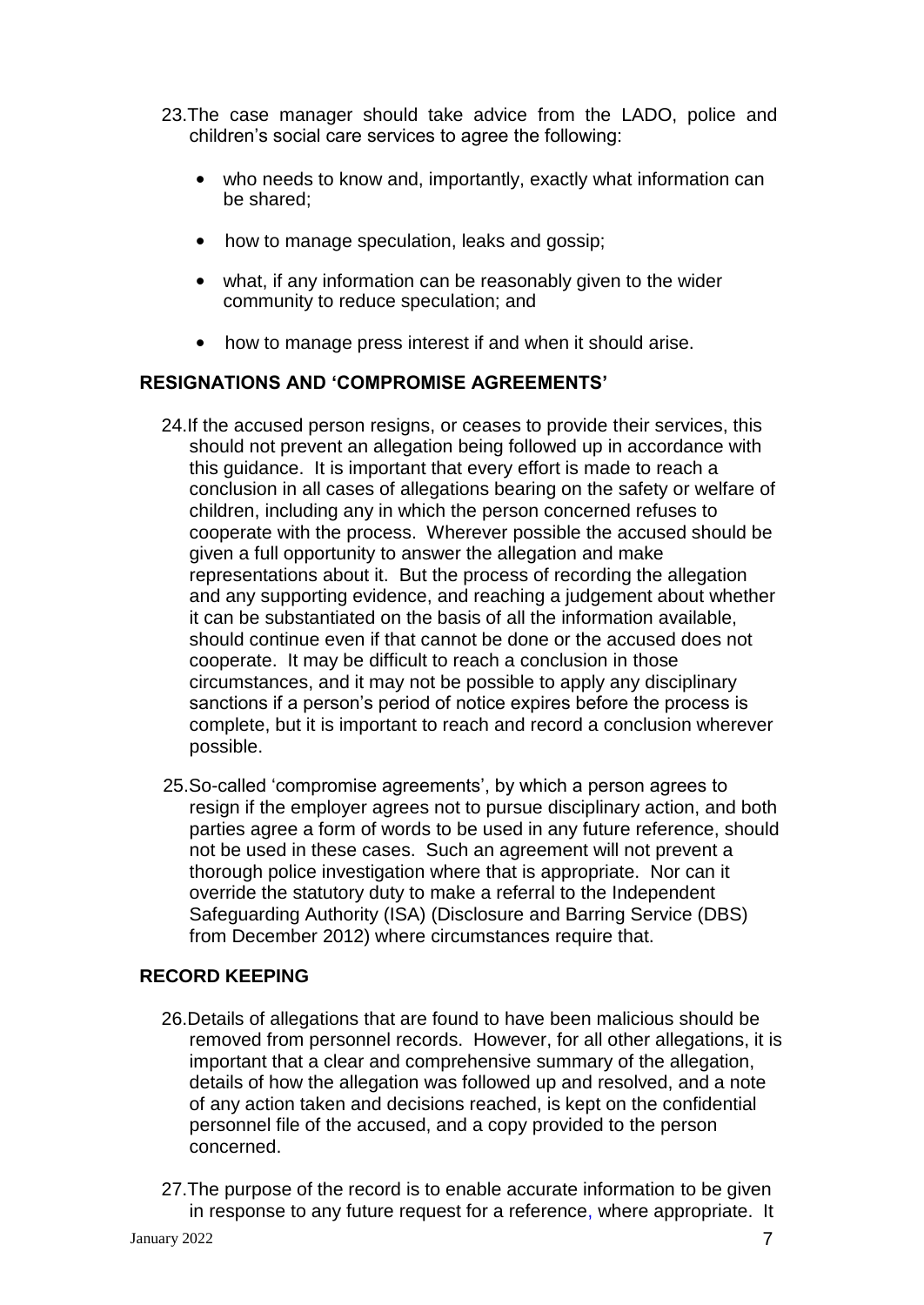will provide clarification in cases where future DBS Disclosures reveal information from the police about an allegation that did not result in a criminal conviction and it will help to prevent unnecessary reinvestigation if, as sometimes happens, an allegation re-surfaces after a period of time. The record should be retained at least until the accused has reached normal retirement age or for a period of 10 years from the date of the allegation if that is longer.

28.The Information Commissioner has published guidance on employment records in its Employment Practices Code and supplementary guidance, which provides some practical advice on employment retention.

## **REFERENCES**

29.Cases in which an allegation was proven to be false, unsubstantiated, unfounded or malicious should not be included in employer references. A history of repeated concerns or allegations which have all been found to be unsubstantiated, malicious etc. should also not be included in any reference.

# **TIMESCALES**

- 30.It is in everyone's interest to resolve cases as quickly as possible consistent with a fair and thorough investigation. All allegations must be investigated as a priority to avoid any delay. Target timescales are shown below: the time taken to investigate and resolve individual cases depends on a variety of factors including the nature, seriousness and complexity of the allegation, but these targets should be achieved in all but truly exceptional cases. It is expected that 80 per cent of cases should be resolved within one month, 90 per cent within three months, and all but the most exceptional cases should be completed within 12 months.
- 31.For those cases where it is clear immediately that the allegation is unfounded or malicious, they should be resolved within one week. Where the initial consideration decides that the allegation does not involve a possible criminal offence it will be for the employer to deal with it, although if there are concerns about child protection, the employer should discuss with the LADO. In such cases, if the nature of the allegation does not require formal disciplinary action, the employer should institute appropriate action within three working days. If a disciplinary hearing is required and can be held without further investigation, the hearing should be held within 15 working days.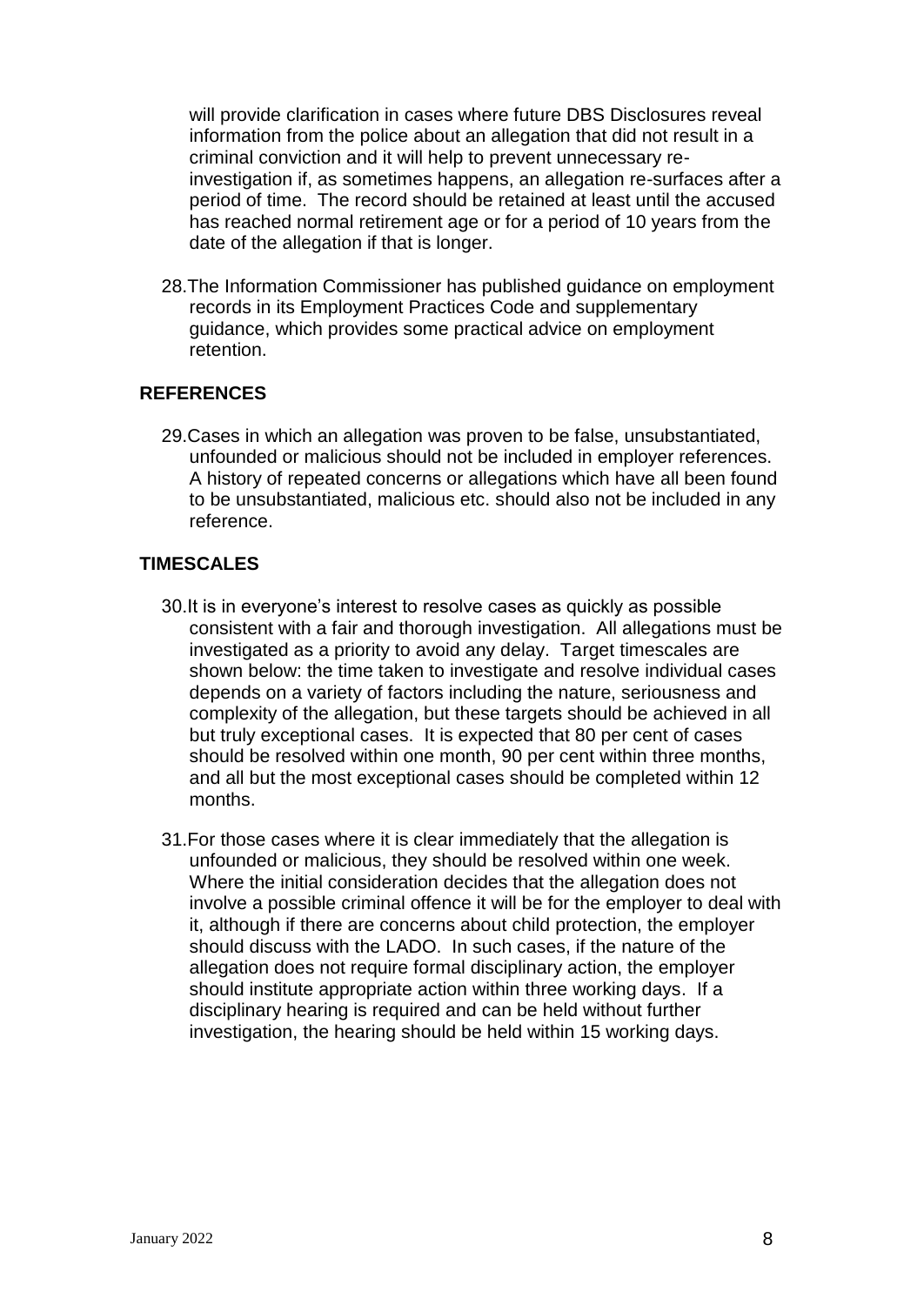## **OVERSIGHT AND MONITORING**

32.The LADO has overall responsibility for oversight of the procedures for dealing with allegations; for resolving any inter-agency issues; and for liaison with the Local Safeguarding Children Board (LSCB) on the subject. The LADO will provide advice and guidance to the case manager, in addition to liaising with the police and other agencies, and monitoring the progress of cases to ensure that they are dealt with as quickly as possible consistent with a thorough and fair process. Reviews should be conducted at fortnightly or monthly intervals, depending on the complexity of the case.

33.Police forces should also identify officers who will be responsible for:

- liaising with the LADO;
- taking part in the strategy discussion or initial evaluation;
- subsequently reviewing the progress of those cases in which there is a police investigation; and
- sharing information on completion of the investigation or any prosecution.
- 34.If the strategy discussion or initial assessment decides that a police investigation is required, the police should also set a target date for reviewing the progress of the investigation and consulting the Crown Prosecution Service (CPS) about whether to: charge the individual; continue to investigate; or close the investigation. Wherever possible, that review should take place no later than four weeks after the initial evaluation. Dates for subsequent reviews, ideally at fortnightly intervals, should be set at the meeting if the investigation continues.

## **SUSPENSION**

- 35.The possible risk of harm to children posed by an accused person should be evaluated and managed in respect of the child(ren) involved in the allegations. In some rare cases that will require the case manager to consider suspending the accused until the case is resolved. Suspension must not be an automatic response when an allegation is reported; all options to avoid suspension should be considered prior to taking that step. If the case manager is concerned about the welfare of other children in the community or the teacher's family, those concerns should be reported to the LADO or police. But suspension is highly unlikely to be justified on the basis of such concerns alone.
- 36.Suspension should be considered only in a case where there is cause to suspect a child or other children at the school or FE college is/are at risk of significant harm or the case is so serious that it might be grounds for dismissal. However, a person should not be suspended automatically: the case manager must consider carefully whether the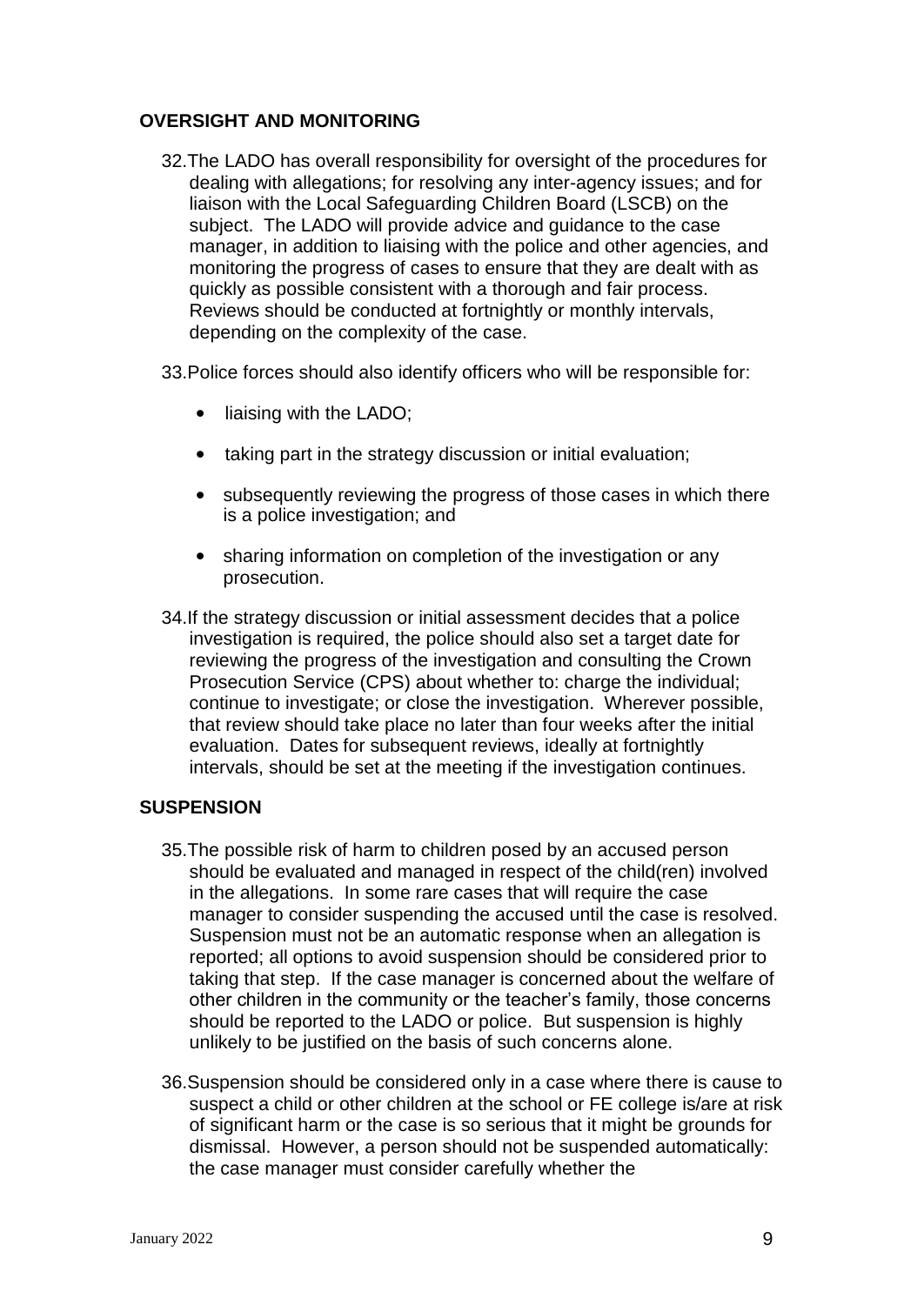circumstances warrant suspension from contact with children at the school or FE college or until the allegation is resolved, and may wish to seek advice from their personnel adviser and the LADO.

- 37.The case manager should also consider whether the result that would be achieved by immediate suspension could be obtained by alternative arrangements. In many cases an investigation can be resolved quickly and without the need for suspension. If the LADO, police and children's social care services have no objections to the member of staff continuing to work during the investigation, the case manager should be as inventive as possible to avoid suspension. Based on assessment of risk, the following alternatives should be considered by the case manager before suspending a member of staff:
	- redeployment within the school or college so that the individual does not have direct contact with the child or children concerned;
	- providing an assistant to be present when the individual has contact with children;
	- redeploving to alternative work in the school or college so the individual does not have unsupervised access to children;
	- moving the child or children to classes where they will not come into contact with the member of staff, making it clear that this is not a punishment and parents have been consulted; or
	- temporarily redeploying the member of staff to another role in a different location, for example to an alternative school or college or work for the local authority or academy trust.
- 38.These alternatives allow time for an informed decision regarding the suspension and possibly reduce the initial impact of the allegation. This will, however, depend upon the nature of the allegation. The case manager should consider the potential permanent professional reputational damage to employees that can result from suspension where an allegation is later found to be unsubstantiated, unfounded or maliciously intended.
- 39.If immediate suspension is considered necessary, the rationale and justification for such a course of action should be agreed and recorded by both the case manager and the LADO. This should also include what alternatives to suspension have been considered and why they were rejected.
- 40.Where it has been deemed appropriate to suspend the person, written confirmation should be dispatched within one working day, giving as much detail as appropriate for the reasons for the suspension. It is not acceptable for an employer to leave a person who has been suspended without any support. The person should be informed at the point of their suspension who their named contact is within the organisation and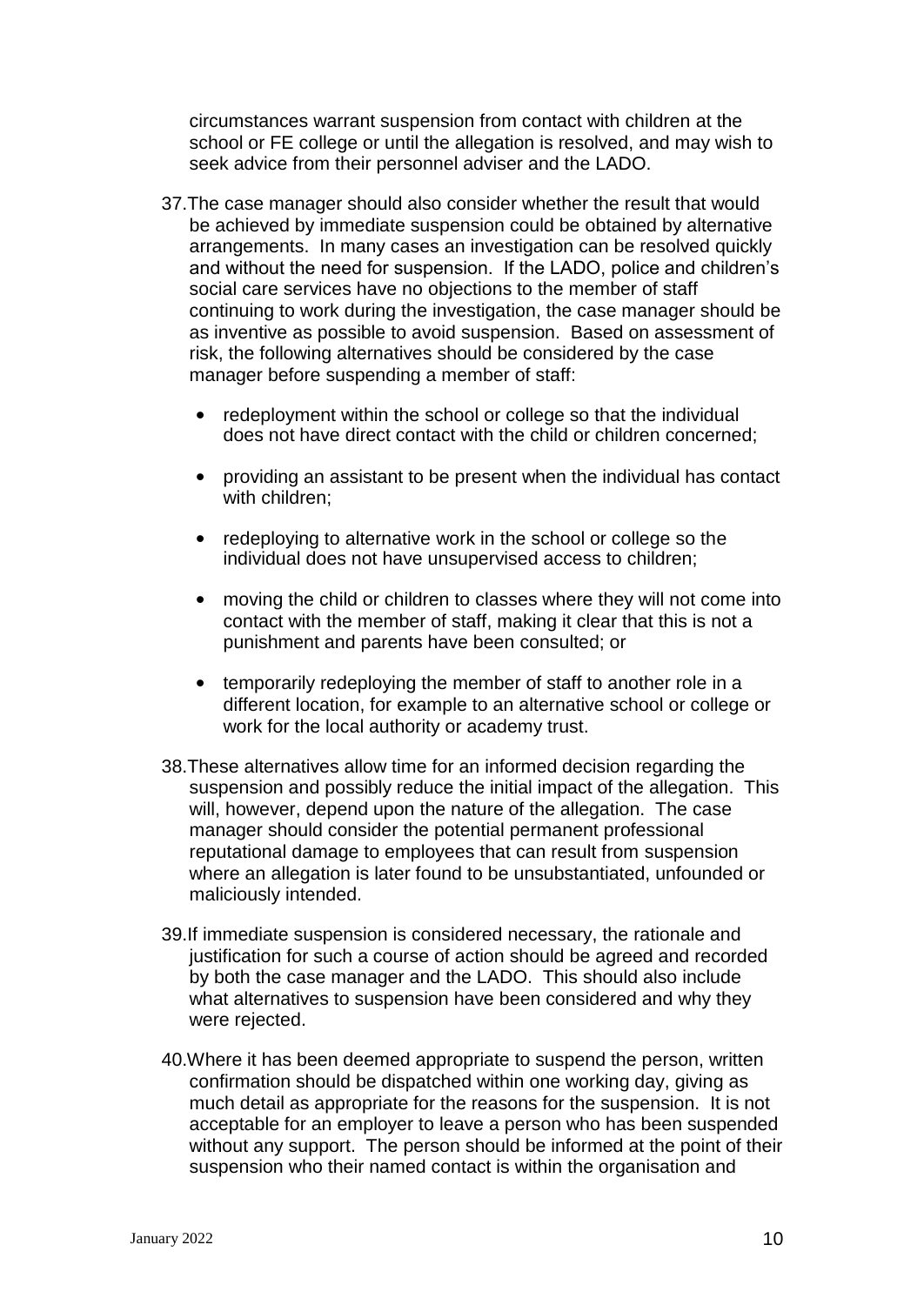provided with their contact details.

41.Children's social care services or the police cannot require the case manager to suspend a member of staff or a volunteer, although they should give appropriate weight to their advice. The power to suspend is vested in the proprietor of the school, or the governing body of the school or FE college who are the employers of staff at the school or FE college. However, where a strategy discussion or initial evaluation concludes that there should be enquiries by the children's social care services and/or an investigation by the police, the LADO should canvass police and children's social care services for views about whether the accused member of staff needs to be suspended from contact with children in order to inform the school or FE college consideration of suspension. Police involvement does not make it mandatory to suspend a member of staff; this decision should be taken on a case-by-case basis having undertaken a risk assessment.

## **INFORMATION SHARING**

- 42.In a strategy discussion or the initial evaluation of the case, the agencies involved should share all relevant information they have about the person who is the subject of the allegation, and about the alleged victim.
- 43.Where the police are involved, wherever possible the employer should ask the police to obtain consent from the individuals involved to share their statements and evidence for use in the employer disciplinary process. This should be done as their investigation proceeds and will enable the police to share relevant information without delay at the conclusion of their investigation or any court case.
- 44.Children's social care services should adopt a similar procedure when making enquiries to determine whether the child or children named in the allegation are in need of protection or services, so that any information obtained in the course of those enquiries which is relevant to a disciplinary case can be passed to the employer without delay.

## **ACTION FOLLOWING A CRIMINAL INVESTIGATION OR A PROSECUTION**

45.The police or the Crown Prosecution Service (CPS) should inform the employer and LADO immediately when a criminal investigation and any subsequent trial is complete, or if it is decided to close an investigation without charge, or not to continue to prosecute the case after person has been charged. In those circumstances the LADO should discuss with the case manager whether any further action, including disciplinary action, is appropriate and, if so, how to proceed. The information provided by the police and/or children's social care services should inform that decision. The options will depend on the circumstances of the case and the consideration will need to take into account the result of the police investigation or the trial, as well as the different standard of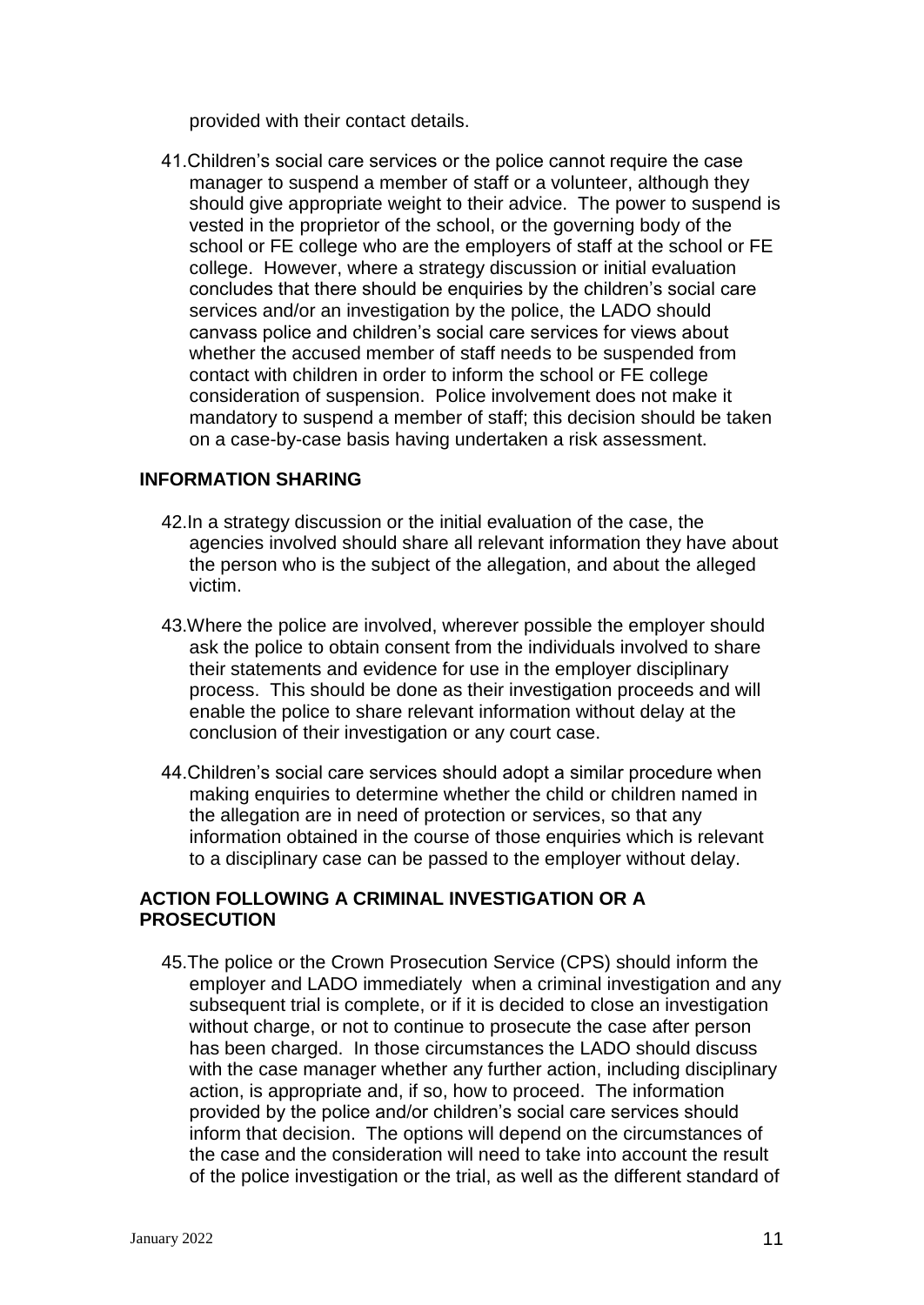proof required in disciplinary and criminal proceedings.

#### **ACTION ON CONCLUSION OF A CASE**

- 46.If the allegation is substantiated and the person is dismissed or the employer ceases to use the person's services, or the person resigns or otherwise ceases to provide his or her services, the LADO should discuss with the case manager and their personnel adviser whether to refer the case to the ISA (DBS from December 2012) for consideration of inclusion on the barred lists; or to refer to the Teaching Agency.
- 47.There is a legal requirement for employers to make a referral to the ISA where they think that an individual has engaged in conduct (including inappropriate sexual conduct) that harmed (or is likely to harm) a child; or if a person otherwise poses a risk of harm to a child. In such circumstances, the duty to refer an individual to the ISA arises where an employer has removed the individual from relevant work with children or the person has chosen to cease relevant work in circumstances where they would have been removed had they not done so. The ISA will consider whether to bar the person from working in regulated activity, which will include most work in schools and other educational establishments. Local authorities, schools, FE colleges and other bodies all have a statutory duty to make reports, and to provide relevant information to the ISA. Referrals should be made as soon as possible after the resignation or removal of the member of staff involved and within one month of ceasing to use the person's services.
- 48.Professional misconduct cases should be referred to the relevant regulatory body.
- 49.Where it is decided on the conclusion of a case that a person who has been suspended can return to work, the case manager should consider how best to facilitate that. Most people will benefit from some help and support to return to work after a stressful experience. Depending on the individual's circumstances, a phased return and/or the provision of a mentor to provide assistance and support in the short term may be appropriate. The case manager should also consider how the person's contact with the child or children who made the allegation can best be managed if they are still a pupil at the school or FE college.

#### **LEARNING LESSONS**

50.At the conclusion of a case in which an allegation is substantiated, the LADO should review the circumstances of the case with the case manager to determine whether there are any improvements to be made to the school's procedures or practice to help prevent similar events in the future. This should include issues arising from the decision to suspend the member of staff, the duration of the suspension and whether or not suspension was justified. Lessons should also be learnt from the use of suspension when the individual is subsequently